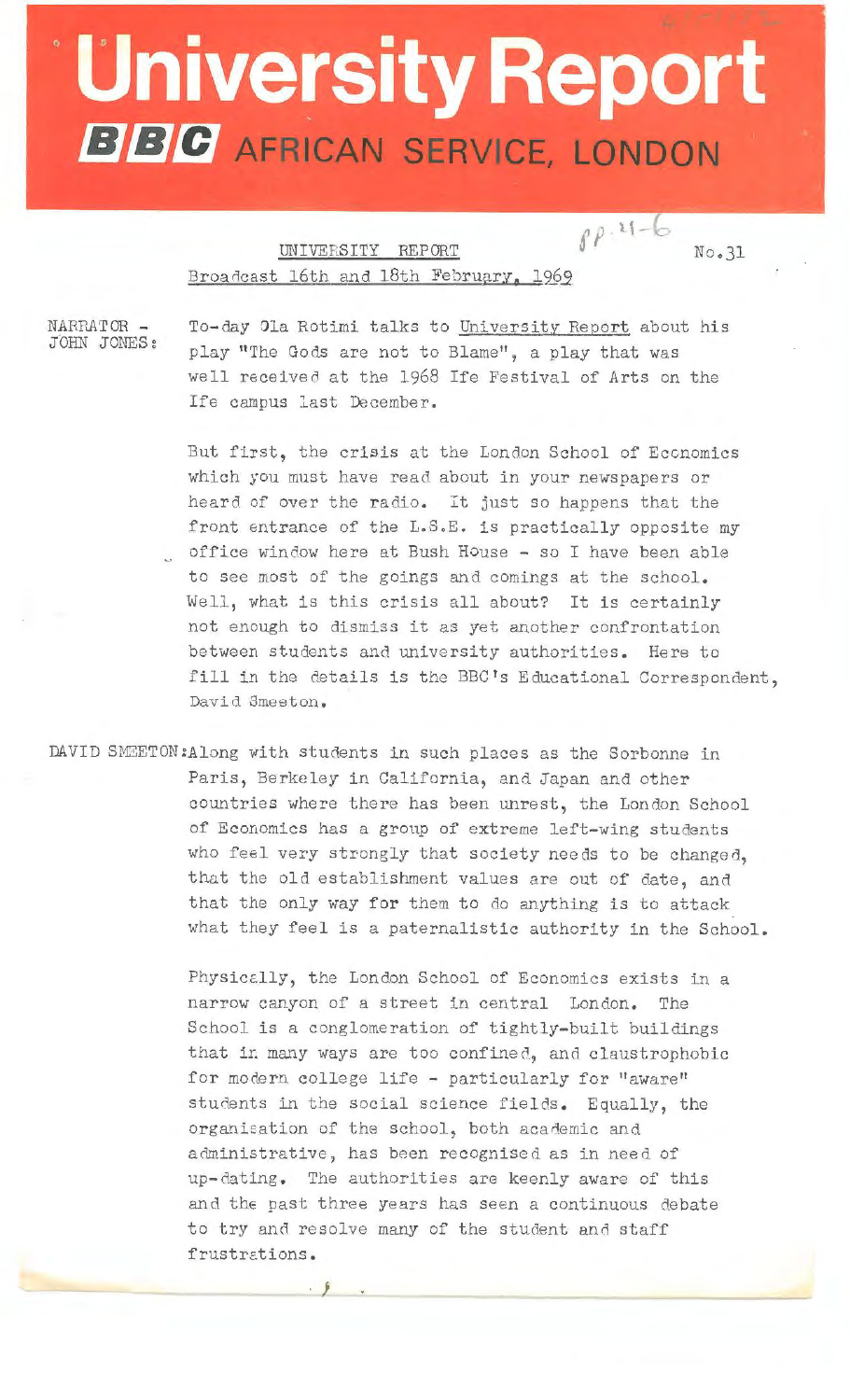Let us be clear also, the majority of students at the London School of Economics are not hard line militants, but many do have grievances about the relevance of what they are taught and how they are taught.

The history of aggressive protest at the  $L.S.E.$  goes back to 1967 with the appointment as Director of Dr Walter Adams, the former Vice-Chancellor of Salisbury University. Both liberal and left-wing students protested at his appointment because they felt he had compromised too much with the Smith regime in Rhodesia over the question of segregation and the autonomy of the university. They felt he should have taken a stand much earlier. His arrival at L.S.E. sparke d off considerable demonstrations.

One of the chief problems at the L.S.E. is that only a minority of students attend the council meetings, which by and large are dominated by the more militant minded, and in some cases the really extreme left-wing students. Meetings taking a moderate line have been followed in quick succession by others that hardened student demands and sparked off demonstrations.

L.S.E. too was the setting last year for the founding of the Revolutionary Socialist Student Federation which now has branches in many universities, though its membership is ve ry small. Within L.S.E. the number of really determined left-wing militants amounts to only some thirty or forty out of 3,000 students.

The latest round of protest, which led to the closing of the school, arose out of a decision - which the authorities claim the students initially accepted for gates to be erected inside the buildings to make them more secure against theft. The students maintained they were put up to control their protest activities.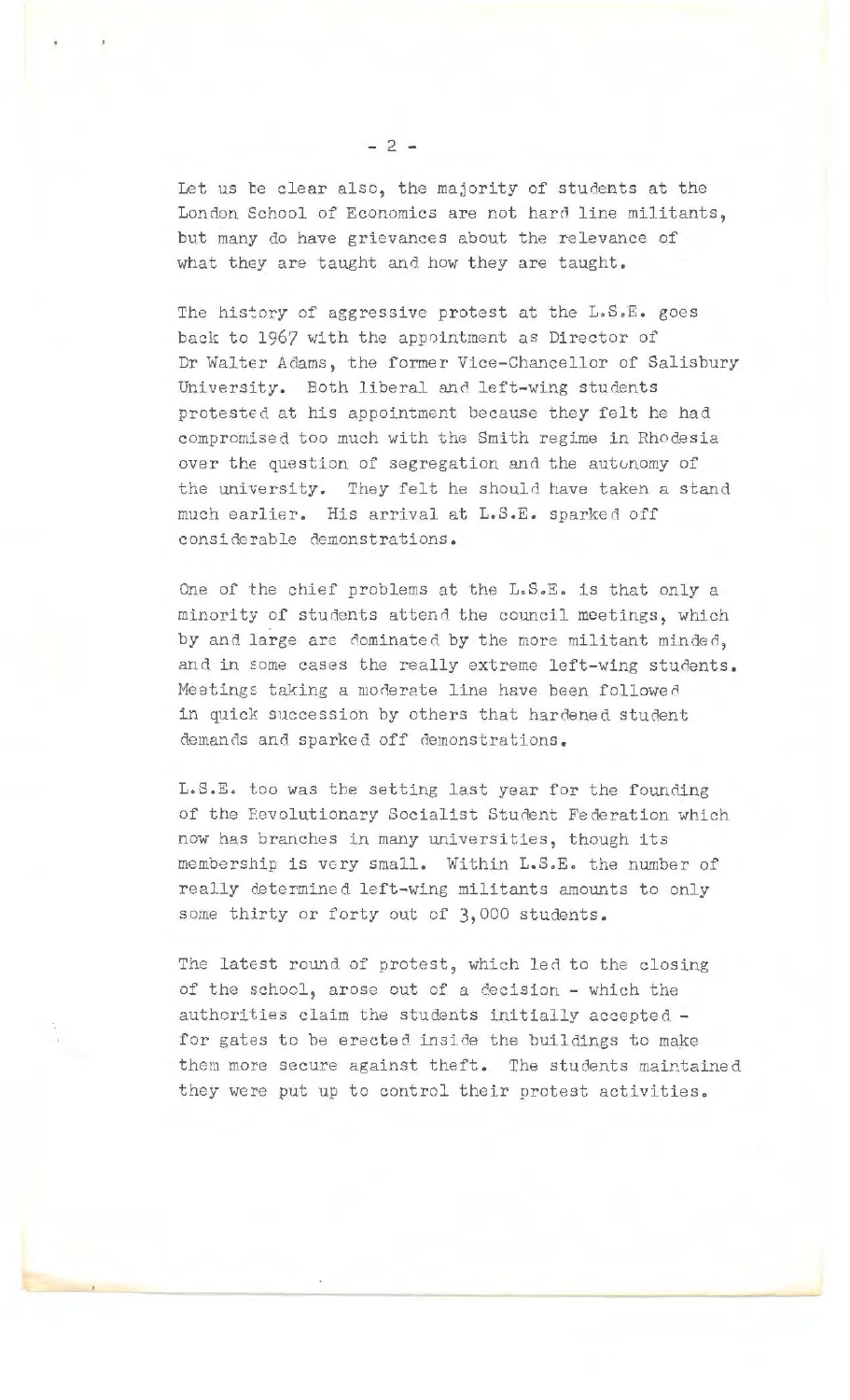For many months now there have been continuing attempts to get agreement from the Student Council for a "new deal" for students: representation of high level committees in the school, new disciplinary procedures, a code of conduct for staff and stucents. The aim is to provide a framework wherein the School could operate as an academic institution allowing members to air their feelings, but at the same time one that disowned violence and protest that woul<sup>3</sup> destroy the whole point of academic life. But the Student Council repeatedly found itself in a position of being unable to fully ratify the agreements, due in no small measure to the attitudes of the hard line militants.

It was they who called a second meeting of council after it had already agreed to act moderately in discussing the issue of the gates with the director. This second meeting within twenty-four hours, which the students claim was entirely constitutional, voted to have the gates removed. And they were. The authorities called the police in, arrests were made, and the school was closed. Court cases are now pending, and thirteen staff and students have been served with injunctions to stop them interfering with the school.

JOHN JONES: Our Educational Correspondent, David Smeeton, talking about the crisis at the London School of Economics. Anyway, from action in the world theatre to theatre onstage at the University of Ife. Last December, the Institute of African Studies at the University of Ife held a nine-day Festival of the Arts on its home campus. The festival was the first of its kind to take place in Nigeria and it is hoped that it will become an annual event which will eventually present the works of leading artists from all over Africa. One of the major events of the Ife Festival was the production of a new play, "The Gods are not to Blame" by Nigerian playwright Ola Rotimi, a research fellow at Ife's Institute of African Studies. The play is a transposition into the Yoruba cultural context of the famous Greek tragedy "Oe dipus Rex" - the story of the King of Thebes who was told by an oracle that he was destined to kill his father and marry his mother.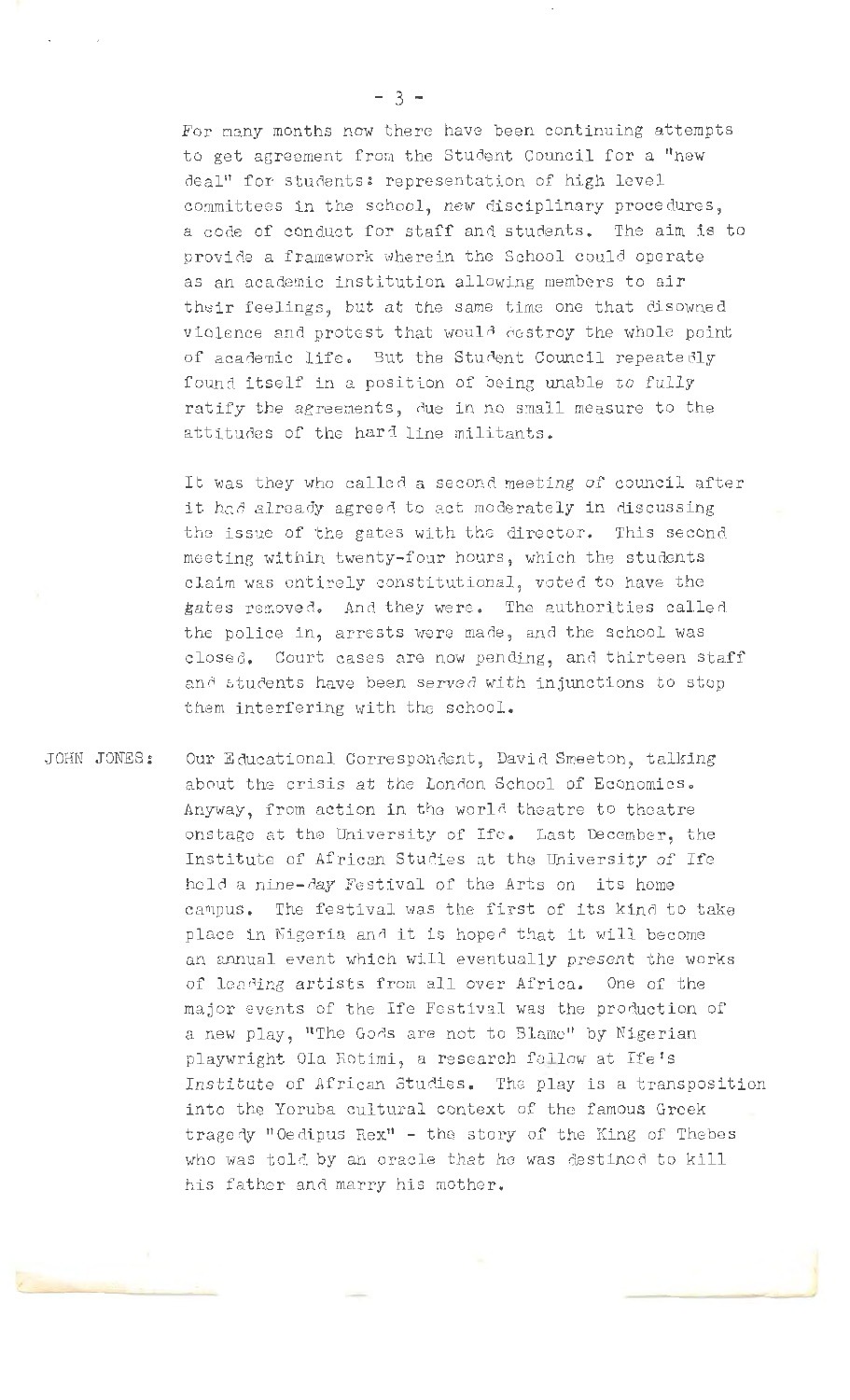At Ife, Ola Rotimi talks about his play "The Gods are not to Blame" to Akin Euba. First, he explains what influenced his choice of theme.

OLA ROTIMI:

The choice of theme really was motivated by one major factor, namely the desire to let the Nigerian audience experience this tragic essence which only a play like 11 Oedipus Rex11 can bring out, and the tragic essence really takes several forms - one, the idea of puericide: the killing of a child soon after birth, two the idea of patricide: the killing of the father by the son for that matter, and done in ignorance, and three, the idea of incest, you see, these tragic evidences which I thought the Nigerian audience should have a feeling of and also their parallels between Nigerian cultural indices and what we find in the great cultural set-up that brought about this Oedipus Rex story. For instance, the idea of soothsaying, prophecy  $-$  I think this is very significant in our culture - and I thought again the Nigerian audience might be able - particularly the Yoruba audience .- might be able to identify this aspect of the Greek culture which runs parallel to the grain of the Nigerian equivalent .

AKIN EUBA: There's such a lot happening in new forms of dramatic expression to-day in Africa, and of course, Ola, you're aware that quite a lot of playwrights choose their themes directly from traditional sources - and sometimes one wonders whether a playwright who decides to go outside the cultural context of Nigeria is not, in fact, wasting his energies in a certain manner. How do you feel about this?

OLA ROTIMI: Well, I thought a playwright should, by all means, react to the prevailing social, political conditions in the setting in which he exists, and, as far as I know, the Nigerian setting is such as one would describe as far from being relaxing - what with the civil war now at our doorstep and so on - and I thought something must be done outside of just writing a play - something must be done to express one's own feelings about these happenings around the writer. That was why I chose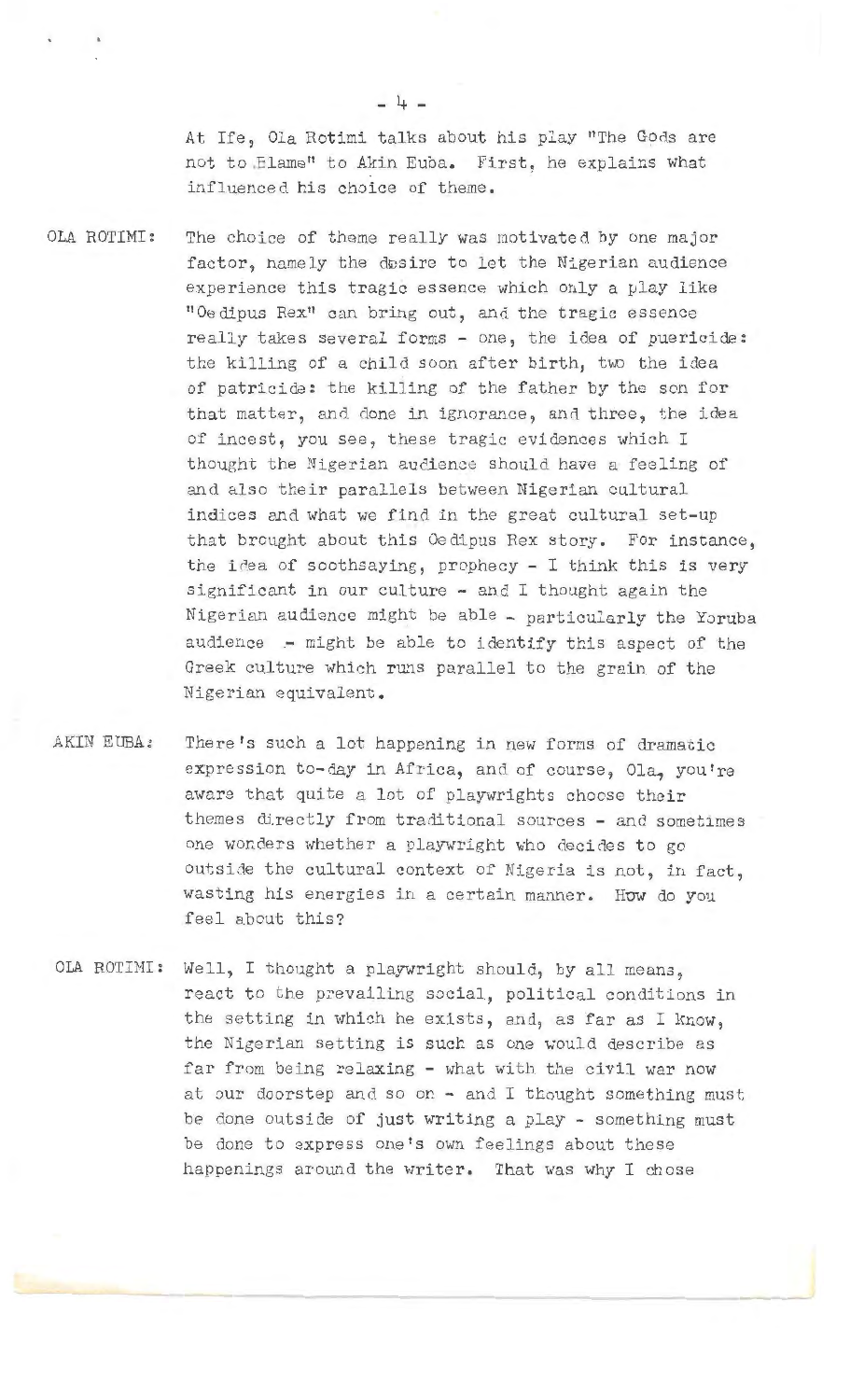Oedious Rex as an idiom for conveying my emotions, my feelings, my ideas about existing conditions in Nigeria. Now you might ask what are these ideas that are conveyed. Well, the title itself bears this out - "The Gods are not to Blame". Brought down to mundane terms, the gods simply mean world powers. What I am saying here is that these powers cannot be held responsible for our own downfall, the downfall of underdeveloped nations, the downfall of Nigeria, for instance, if we, by our own errors allow them to exploit our flaws to our own disadvantage. And what are these flaws? The flaw of tribalism is a foregone conclusion as the bane of modern Africa and as the hero in this play "The Gods are not to Blame" says at the end of the play "The gods are not to blame, Do not blame the gods. The gods would have failed if I did not let them use me. They knew my weakness", he says, "the weakness of one easily moved to the defence of his tribe against another."

- AKIN EUBA: Ola, what problems did you have in converting "Oedipus Rex<sup>u</sup> into a Nigerian cultural play?
- OLA ROTIMI: Well, the problems really boil down to two: (l)the cultural problem, and (2) the structural problem. The cultural problem is evidenced by the difference in attitude between the Migerian and the Yoruba and the Greek. Now in the Oedipus story, Oedipus kills his father over a dispute on the right of way. This, I don't think would carry within the Nigerian frame of thought, you see. A man has no right to strike an elder dead because the elder upbraids or reprimands him so I thought well, why what then could I use so that the Nigerian audience could sympathise with this one man. Well, the right of possession of land was one the Nigerian would feel somebody had the right to defend and if this young man in his attempt to eject this old man whom he considers an intruder on his property were dramatised - then the Nigerian would feel "Yes, this man had a right to kill." And so I had to alter that aspect, you see.

On the structural level, I did away with such Greek dramatic or dramaturgic formats as the formal use of the

• •